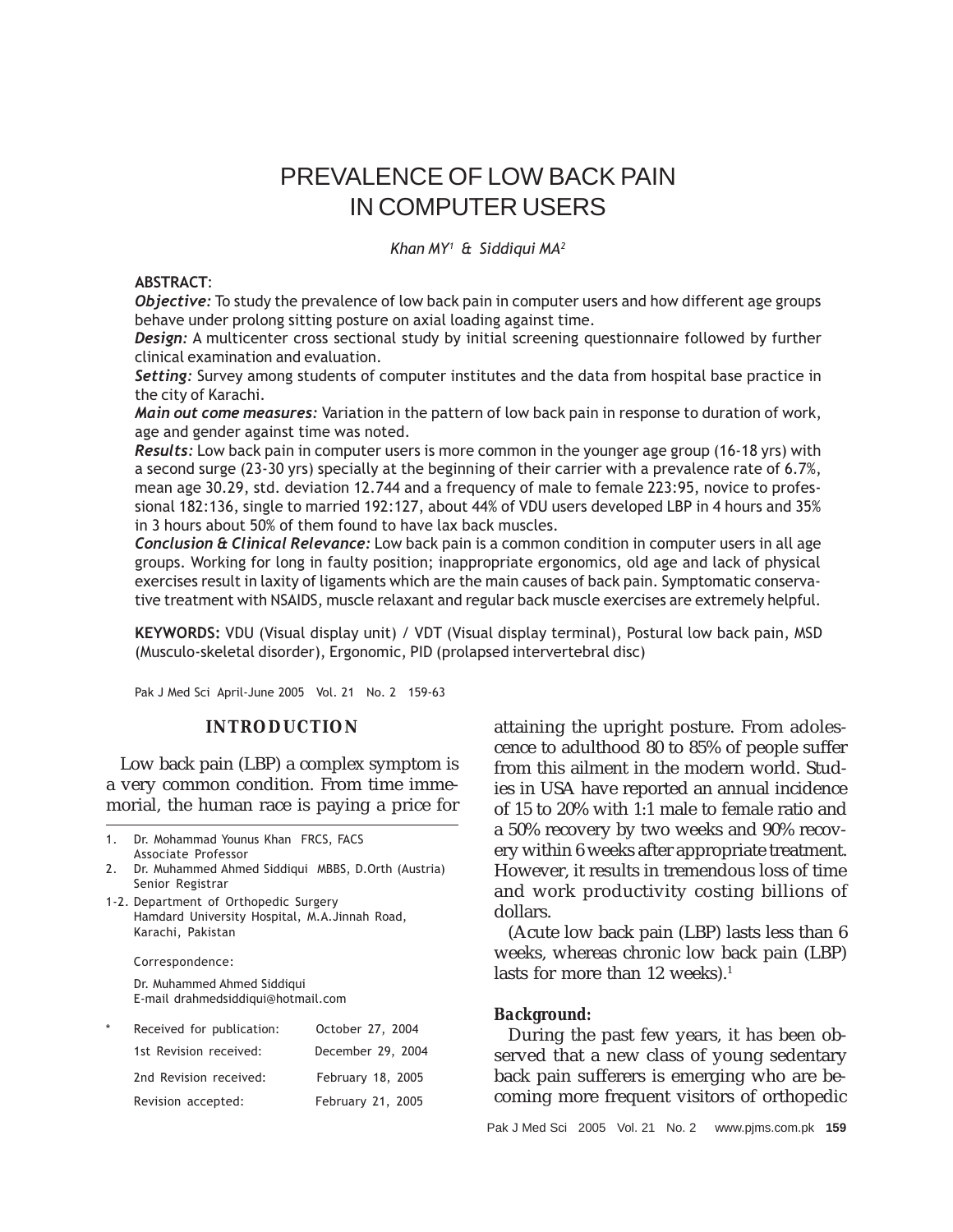clinics. They usually are in a profession where prolonged sitting on chairs is essential like computer / visual display unit (VDU) users, bank clerks, accountants, stock exchange workers, tillers, industrial workers, architects etc. Prolonged, continuous sitting, in an inactive posture is a common feature among the computer /VDU users as the technology and its use is becoming more and more common.2 This calls for a comprehensive approach for the proper use of the ergonomics and maintenance of posture to address the mechanism leading to musculo-skeletal disorder in VDU users. It is important to have a proper seat angle while at work as the changes in the intradiscal pressure during various sitting position has its deleterious effects on the structures of the spine and around. This could be minimized with proper posture. It is also important to have regular exercises for the lumbar spine and a change of posture while at work to keep fit and prevent the increasing incidence of LBP among such patients.

The commonest site of pain felt by most of these white collar workers after a working spell of 3 to 4 hours was the lower cervical, suprascapular, upper dorsal and at the inter scapular region, which usually abated after taking rest.2,3,4 The second most common, but persistent site of low back pain<sup>5</sup> was the involvement of lumbo-sacral region and the sacro-iliac joints. These were the cases that usually recovered well on analgesics and symptomatic management within few days.

# **PATIENTS AND METHODS**

During the study period from 1996 till 2003, a survey questionnaire was developed which was distributed among students of randomly selected computer institutes / schools, situated in different parts of Karachi, with a request to record general information such as name, age, sex, class, novice or professional, duration of computer use and appearance of symptom, involvement in sports / physical exercises, any disease past or present (physical or mental). Those computer users having back pain or an episode within the previous one-year duration were selected and encouraged to visit the authors for further free clinical consultation and evaluation. The response rate to questions was 92% while 67% came for free consultation. Total number of LBP cases from computer institutes were 509. This included 181 cases of low back pain due to the use of computers.

#### *Exclusion criteria*

Those suffering from back pain due to any pathological condition (e.g. congenital, traumatic, infective, metabolic, malignant, or psychological reasons) kyphosis, scoliosis, scheuermanns disease, spondylosis, spondylolisthesis spina bifida, T.B spine, and osteoporosis were excluded. Similarly those with back pain episode lasting more than one year were also excluded from this study.

Another group of 138 patients was of computer professionals or VDU users who were the employees of Banks, OGDC, Pak Steel, Port Qasim, KESC, PTCL, Stock Exchange, Pharmaceutical companies or other multinational / national organizations who come for consultation in our OPD. They were all examined, investigated and treated as a normal influx of university hospital based/private practice. Final collection and assimilation of data were mainly at our teaching university hospital in Karachi. The exclusion criteria were similar to both the groups. Special consideration was paid for the ergonomic as well as the appearance of back pain in relation to duration of continuous computer use.

#### **RESULTS**

From 1996 till 2003, we have seen 4741 patients of LBP. It included 3256(70%), male 1485(30%) females. Those who met the inclusion criteria were 319 patients male 223(69.9%), female 95(29.8%) who had LBP due to computer use. The overall prevalence rate was 6.5% and their age was between 12-65 years. SPSS 11.0 version was used for data analysis.

The clinical features manifested by most of them, was the pain in the lumbo-sacral region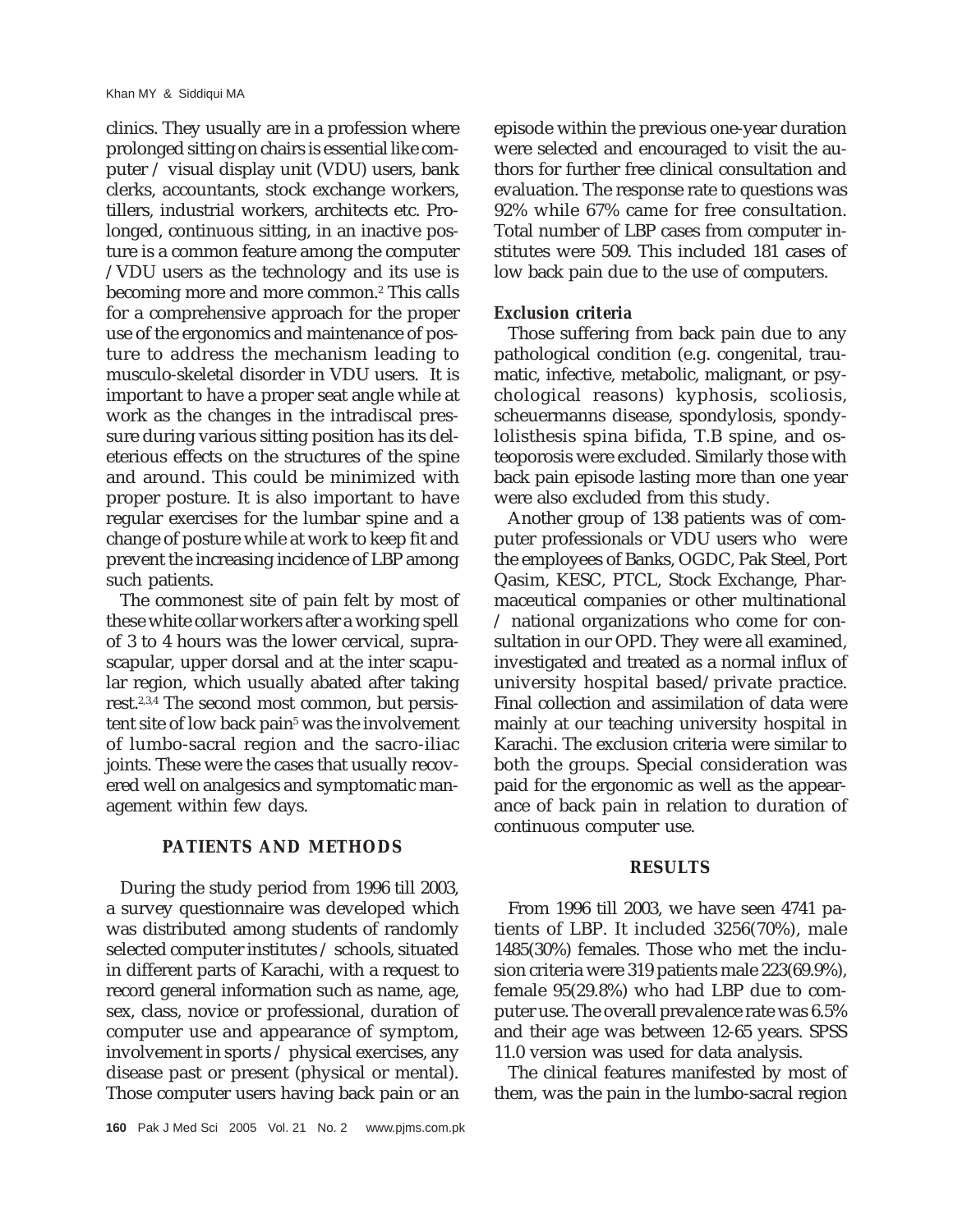|                       |                                                         | Frequency    | Percent | <b>Valid Percent</b> |
|-----------------------|---------------------------------------------------------|--------------|---------|----------------------|
| Gender                |                                                         |              |         |                      |
| Valid                 |                                                         | $\mathbf{1}$ | 0.3     | 0.3                  |
|                       | Female                                                  | 95           | 29.8    | 29.8                 |
|                       | Male                                                    | 223          | 69.9    | 69.9                 |
|                       | <b>Total</b>                                            | 319          | 100.0   | 100.0                |
|                       | Development of back pain after<br>continuous use of VDU |              |         |                      |
| Valid                 |                                                         | 3            | 1.0     | 1.0                  |
|                       | Pain after 1 hour                                       | 1            | 0.3     | 0.3                  |
|                       | Pain after 2 hours                                      | 10           | 3.1     | 3.1                  |
|                       | Pain after 3 hours                                      | 113          | 35.4    | 35.4                 |
|                       | Pain after 4 hours                                      | 140          | 43.9    | 43.9                 |
|                       | Pain after 5 hours                                      | 48           | 15.0    | 15.0                 |
|                       | Pain after 6 hours                                      | 4            | 1.3     | 1.3                  |
|                       | Total                                                   | 319          | 100.0   | 100.0                |
|                       | Novice or professional                                  |              |         |                      |
| Valid                 | <b>Novice</b>                                           | 136          | 42.6    | 42.8                 |
|                       | Professional                                            | 182          | 57.1    | 57.2                 |
|                       | Total                                                   | 318          | 99.7    | 100.0                |
| <b>Missing</b>        | No response                                             | 1            | 0.3     |                      |
| <b>Total</b>          |                                                         | 319          | 100.0   |                      |
| <b>Marital status</b> |                                                         |              |         |                      |
| Valid                 | Single                                                  | 192          | 60.2    | 60.2                 |
|                       | Married                                                 | 127          | 39.8    | 39.8                 |

Table-I: Variables

with spasm of the para-spinal muscles with limitation of flexion and tenderness around L4- L5-S1 area with occasional involvement of sacro-iliac joint/ radiation to the buttocks or back of the thigh. SLR (straight leg raising test) less than 90 degrees were found in 14% of cases. There was only one case that showed some neurological deficit. Common findings among these patients were spasm of the back muscles with loss of the lordotic curve. All these patients were managed symptomatically and conservatively on NSAID / Muscle relaxants, rest (for few days) and physiotherapy followed by back muscles exercises. All of them responded well.

In VDU users 3 to 4 hours of continuous use was the most common duration in which pain occurred in 79% (253) of cases while 15% (48) developed pain after 5 hours of VDU use.

## **DISCUSSION**

#### *Biomechanical Considerations:*

The spinal column has protective, supportive and locomotor functions. The vertebrae articulate with each other anteriorly via the intervertebral discs and posteriorly via the facets joints and are made exceptionally strong to withstand the compression forces during axial loading6 . The mobile segment of the spine i.e.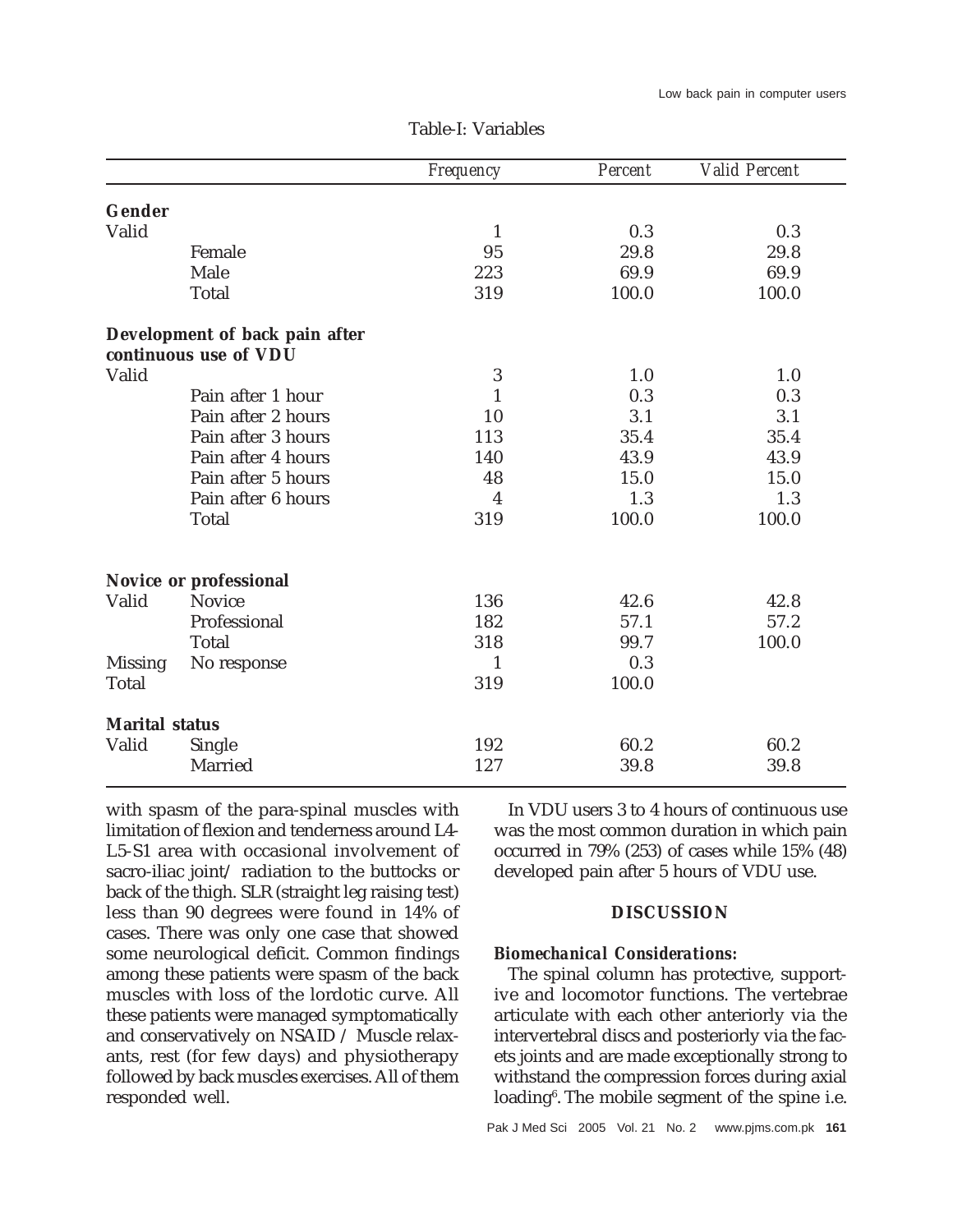cervical and lumbar region, usually suffer the most loading stresses. A rapid stretch to spinal ligaments is less likely to cause the failure than slow repetitive stretch due to the viscoelastic properties of the osseoligamentous structure that deforms on slow loading. The anterior 2/ 3 structures of the spine provide support to the trunk and helps in 80% of weight transmission of vertebral loading and keeps us mobile, while the posterior 1/3 structures bears about 20% of weight bearing along with the posterior spinal complex and provide protection to the neural structure. It also determines the direction of movements. It has been observed that if the synovial facet joints were static the inter vertebral discs would wear out rapidly as a result of rotational and torsional stress leading to changes, like O.A, spondylolisthesis and spinal stenosis.7 The structure of the intervertebral disc comprises of the tough fibrocartilagenous ring called annulus fibrosis while the central gelatinous nucleus pulposus consist of a matrix of special protein, glycosaminoglycan and water. The nucleus pulposus in young person evenly transmit the load towards the adjacent structures The shock absorbing, compression resisting, force decimating properties are reduced as age advances and this predisposes the lumbar disc to prolapse, particularly at L4-L5, L5-S1, which are the common sites of excessive strain and back pain.

Under normal loading conditions, fluid seeps out and deformation of N. pulposis occurs, about six hours of standing can result in 16% - 20% loss in the vertical height of the disc. It has been observed that the intra discal pressure is higher in sitting than in standing position. The pattern of weight transmission changes during the inactive, slumpy posture of the computer users causing an excessive abnormal loading of the spine which is also a contributory factor for the development of low back pain.

During the loading of the spine the effect of the seating angle is a very important factor in the genesis of low back pain in people who sit for long hours at work. Lumbar disc pressure and electrical activity in the spinal muscles reduces as the seat angle increases from  $90$   $^{\rm o}$  to 130<sup>°</sup>. A 110-<sup>0</sup> tilt angle is considered as an ideal one for working purposes. Mechanically this ensures a degree of forward rotation of the pelvis while maintaining the lumbar lordosis hence reduction in the loading of the spine and intra discal pressure.

In this study we have not investigated the work related environmental / ergonomic design and other individual factors as predictors for low back pain. Mental stress and cases having job dissatisfaction or any psychosomatic illness were not included in most of the studies.8 The prevalence rate of low back pain is higher in those studies as compared to our study. It is rather interesting to note that most of the studies, world over, pertain to the visual/upper extremity musculo-skeletal discomfort having a prevalence rate of 40-66% (including the psychosocial, physical/ergonomic factors) but their subjective discomforts are short lived. A similar prevalence range is noted in LBP sufferers in VDT users having pronounced symptomology and dominant psychosocial and ergonomic variables with a prolong periods of discomfort.9

The prevalence for LBP among typists is reported to be 53% and neck pain among 50%. Clinical Dentist is also prone to develop LBP due to their seated working posture and repeated unidirectional twisting of the trunk while working in one position for prolonged periods.10

Women are more likely than men to have upper extremity musculoskeletal disorders  $(MSD)^{11}$ . As the subject of our study is specifically related to LBP therefore we have not gone into the details of subjective pain in neck, shoulders, upper back; weakness and motion restriction; tingling or numbness in the upper extremities. However, we have not encountered a single case of carpal tunnel syndrome in ultra-sonographers, though the reported prevalence among them is  $4-5\%$ <sup>12</sup>

Bivariate analyses found significant associations between VDU use, static postures, faulty ergonomics and laxity of back muscles, as the